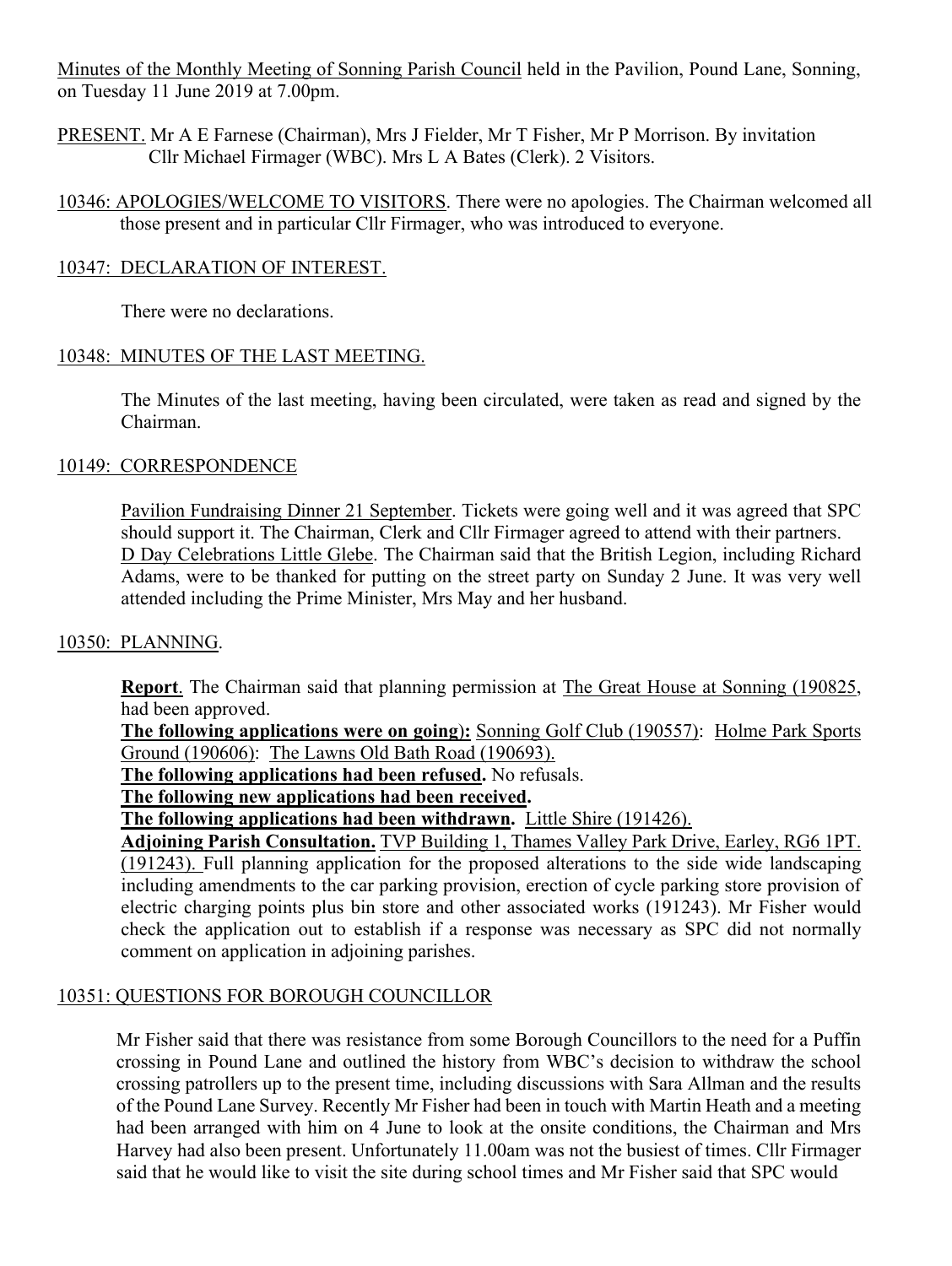## 10351: QUESTIONS FOR BOROUGH COUNCILLOR (Cont'd)

appreciate Cllr Firmager's support. The Chairman said that he was concerned about children's safety. Cllr Firmager said that he had met a Pound Lane resident, who was concerned about the noise from the speed humps, and that they didn't slow vehicles down. Cllr Firmager said that he was now Deputy Executive member for Environment and Leisure and had been appointed to the Borough/Parish Liaison Forum, Building Control Board and Licensing and Appeals. Mrs Fielder asked about progress on the  $3<sup>rd</sup>$  bridge. The volume of traffic was now at the same levels as during the week and the fumes from standing vehicles were noxious. Unfortunately Cllr Firmager had not been involved in the progress of this and had no current information. Cllr Firmager said that he had some association with Sonning through his brother, Paul, who had been a Sonning postman for many years and was anxious to get to know the parish better. Mr Fisher said that it would be nice to see some progress and to mitigate the existing traffic problems. Cllr Firmager said that the flooding near the Golf Club had improved since WBC carried out some upgrades and the proposed changes to the road associated with the Golf Club development should improve site-lines. The Chairman said that he was concerned about the proposed development in the area and the effect it would have on the already unacceptable amount of vehicles on Sonning roads.

## 10352: PARISHIONER QUESTIONS.

There were no questions.

### 10353: FINANCE.

- a) Report. The Clerk had prepared a report which was noted.
- b) Payment of Accounts.

| Date     | Cha | Name        | <b>Service item</b> | Gross   | <b>VAT</b> | <b>Net</b> | Committee         | Sub-committee |
|----------|-----|-------------|---------------------|---------|------------|------------|-------------------|---------------|
| 29/04/19 | 592 | Henley Land | Field Mtnce         | 2835.00 | 0.00       | 2835.00    | <b>RECREATION</b> | Field Mtnce   |
| 29/04/19 | 592 | Henley Land | Mowing              | 260.00  | 0.00       | 260.00     | <b>RECREATION</b> | Main Mo       |
| 14/05/19 | 593 | Tivoli      | Dog Bins            | 156.00  | 26.00      | 130.00     | <b>ENVIRON</b>    | Dog Bins      |
| 14/05/19 | 594 | Henley Land | Mowing              | 260.00  | 0.00       | 260.00     | <b>RECREATION</b> | Main Mow      |
| 14/05/19 | 594 | Henley land | Mtnce Boundary      | 295.00  | 0.00       | 295.00     | <b>RECREATION</b> | Net repairs   |
|          |     |             | <b>TOTAL</b>        | 3806.00 | 26.00      | 3780.00    |                   |               |

## **SPC PAYMENT OF ACCOUNTS June (1 TO 31 May) '19**

c) 2018/19 Annual Return – Annual Governance Statement.

The Clerk had circulated the 2018/19 AGAR documents, pages 1 to 6, which, included the Internal Auditors report, the Annual Governance Statement and the Annual Accountancy Statement which were all reviewed. Following discussion Mr Morrison proposed approving the Annual Governance Statement, Mr Fisher seconded and this was unanimously approved.

d) 2018/19 Annual Return Accountancy Statements

Having reviewed the Annual Accountancy Statements the Chairman proposed approving the Accountancy Statement, Mr Fisher seconded and these were unanimously approved. Mr Morrison said that thanks were due to the Clerk for keeping the day to day finance records.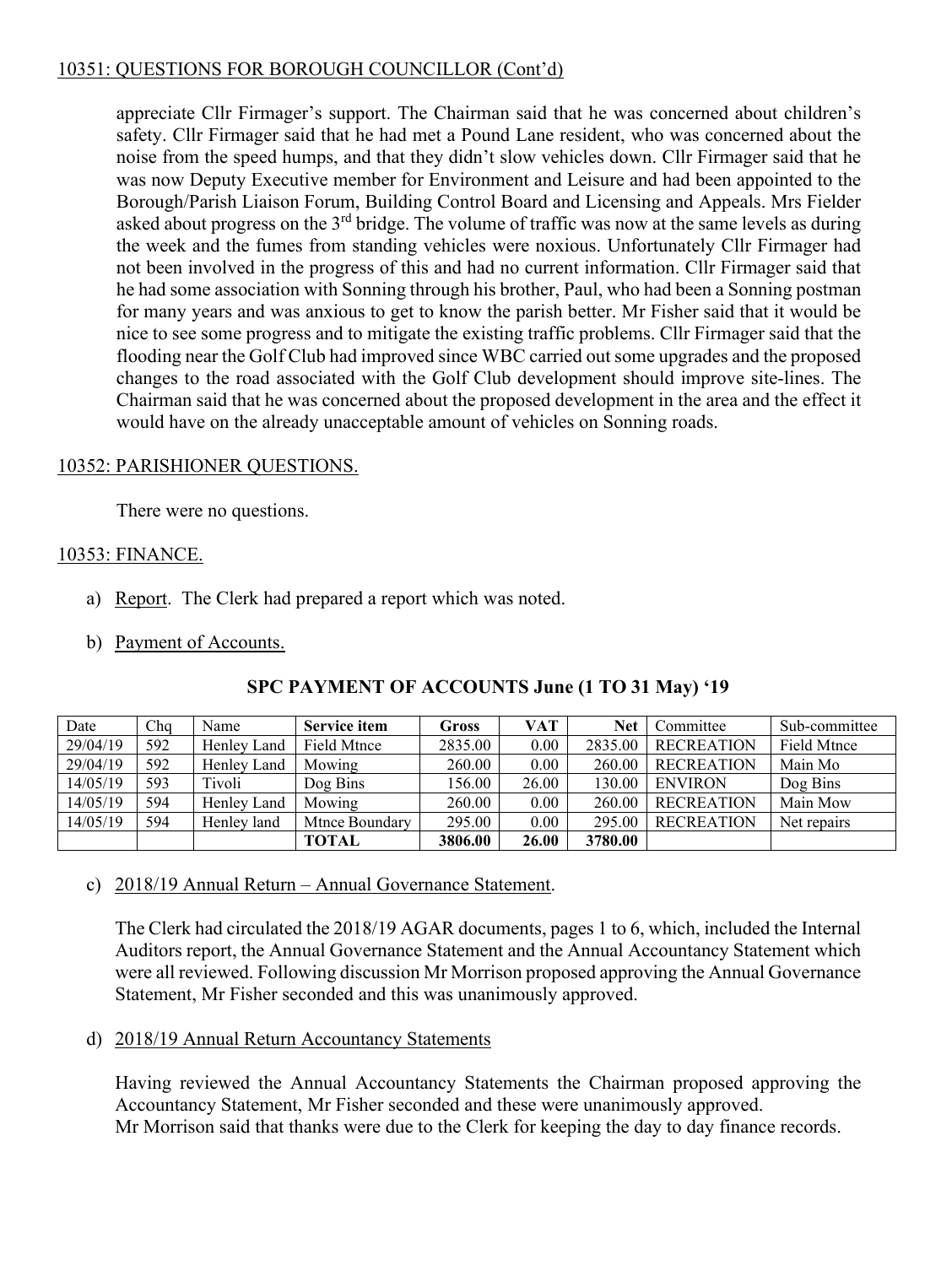### 10353: FINANCE (Cont'd).

- e) New Signatory. It had been agreed at the May meeting that Mrs Harvey should replace Mrs Pownall as the new signatory on the Barclays account. Mr Morrison agreed to progress this.
- f) Accountants Draft Outline of Letter to HMRC reference VAT on Pavilion.

The accountants had redrafted their outline of their proposed approach to HMRC and had emailed it the previous day for circulation. They had previously agreed a fee of £2,000, to draft a letter to HMRC, and a liability of £50,000. Following discussion it was agreed that the proposed approach was a good one and the Chairman proposed accepting the fee and asking the accountants to progress to the next stage. Mr Morrison seconded and this was unanimously approved.

## 10354: HIGHWAYS

School Crossing. Mr Fisher said that, he had received an email to say that SPC could carry out the speed surveys in Little Glebe and Glebe Lane, which would speed things up. Once these were completed further consideration could be given to extending the 20 mph zone towards the A4, although this would involve the police. If this were agreed, some improved signs for the existing crossing, could be considered. Martin Heath had said that he would like to visit the site again during school opening and closing times to get a better understanding of the problems. The Chairman said that he regretted that the School were not being more proactive and Mr Fisher said that he would arrange a further meeting with Martin Heath and the school if possible.

Speed Indicators (SID). Mr Fisher said that the figures in Pound Lane over the past 29 days showed two vehicles driving at 60mph and, over the past 15 days, speeds of 50 mph had been recorded. Pound Lane was the most used of all the approach roads, averaging 4116 vehicles per day both ways. Charvil Lane reports showed 3600 vehicles and two vehicles driving at 65 mph. Mrs Fielder said that she understood that the police would now write to drivers caught speeding as part of the speed watch.

Speed/Lorry Watch. Mr Fisher said that unfortunately he had not been well so had not been able to progress this. Mr Runnalls had seen a lorry drive over the Bridge but there had been no response for the company. It was understood that Trading Standards, working from West Berks might be able to assist with this in future.

Pound Lane Survey-Speed Hump. No further update.

Sonning Lane TRO. The road markings had been installed without any prior notice and, despite agreement that small Conservation Area markings should be use (if only in the CA) the contractor had installed large yellow lines and these had continued into the High Street without consultation. The Clerk had emailed Sara Allman but had yet to receive a reply.

Rerouting High Power Electricity Cables in Sonning. Scottish and Southern Electricity Networks had emailed to say they were required to uprate the high voltage cables around Sonning village and would like the parish's involvement in determining the final route. A representative had contacted Mr Fisher, without prior notice, to say they were in Sonning and suggested a meeting. Three possible routes had been identified –from the corner of Charvil Lane, down Pearson Road and up Sonning Lane: Thames Street, High Street, Pearson Road, and Sonning Lane: Thames Street, Churchyard and Sonning Lane. The churchyard route appeared to be the simplest solution but they had recently had a new electricity supply across the churchyard for the Bull. Following discussion Mr Fisher agreed to suggest that SSE consult the Church before progressing further.

5k and 10k Race. Mr Fisher would contact the organisers about some small issues.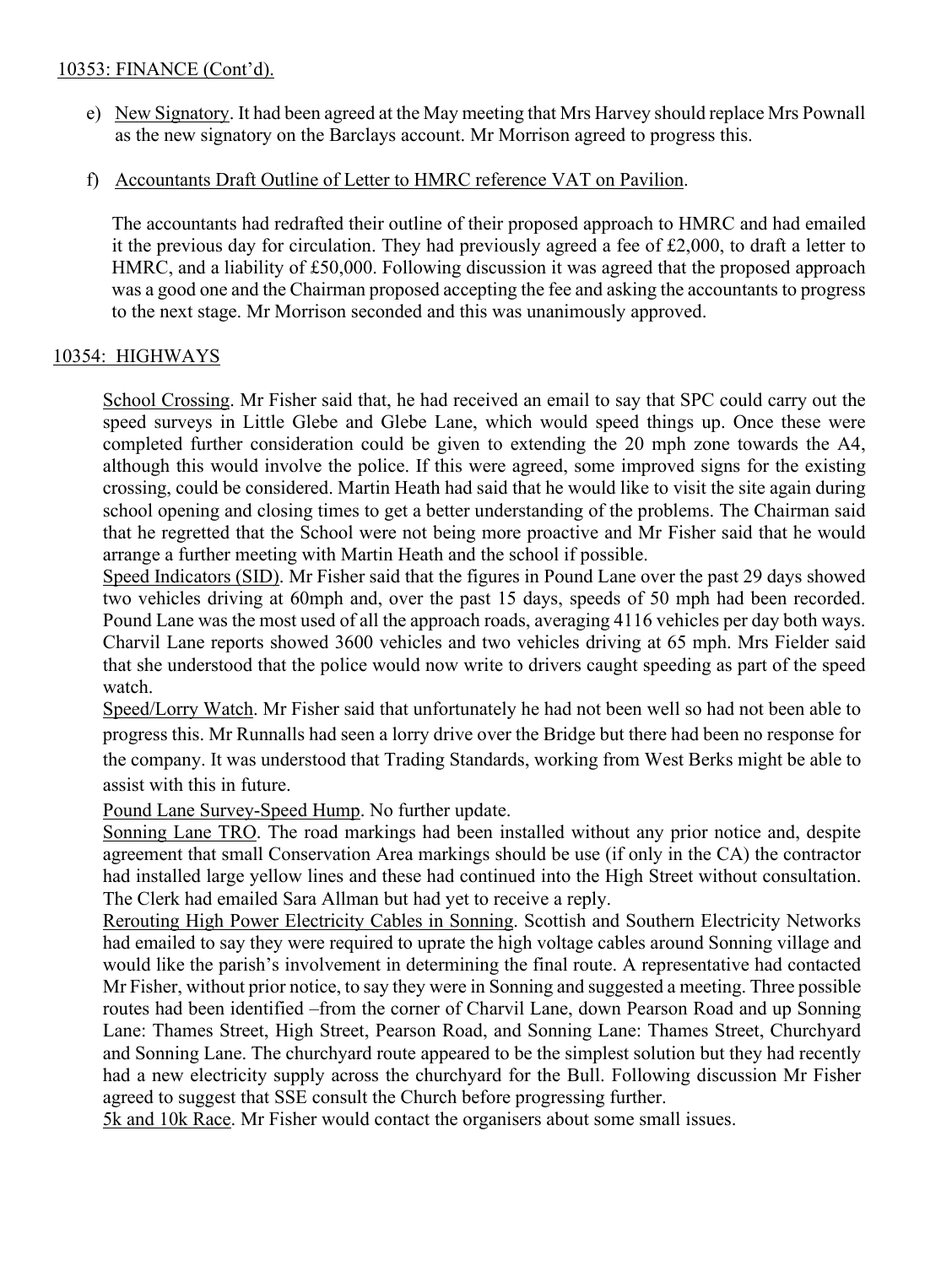## 10355: RECREATION AND ENVIRONMENT W.G.

- a) Safety Checks. The Chairman had inspected the playground and he and Mr Fisher had found that the equipment could be cleaned with a good brush.
- b) Field Boundary Mowing. As Mr Fisher had been unable to mow the boundary SCC had done this. It was agreed to see if this could continue over the summer.
- c) Pavilion Fund Raising. Mrs Pownall said that more information had been required by the grant people, who it was hoped would allocate £150,000 to the project. The SCC were progressing the fund raising Dinner on 21 September and this was going well and leaflets had been produced to bring the event to the attention of all residents. It was agreed that Councillors and the Clerk would distribute to their usual areas and SCC to the ones not covered. Mrs Pownall would assemble the leaflets ready for everyone to collect. The Chairman said that the Fire Brigade Trust would be prepared to contribute but needed some details from Mr Anderson.
- d) Tree Work. The Chairman said that a large branch had fallen from a tree on the Wharf but someone had kindly cleared it away from the towpath. Heights Tree Care had been in the vicinity and had removed and cleared the branch and declared the tree dead, dying, or dangerous and had informed WBC as was required under the 5 day notice. They had supplied a quote and the Chairman proposed accepting the quote of £310 for the emergency work, removing the branch, and £320 for felling the tree. Mr Fisher seconded and this was unanimously approved.
- e) ROSPA Report. The Clerk said that she had asked the manufacturers for a quote for the safety surfaces.
- f) Pagoda Light. The Chairman had purchased this and would arrange for it to be installed.
- g) Charvil Football Club Property. Mrs Harvey would continue to liaise with the Club.
- h) SLTC Main Gate. The Chairman said that he was waiting for the welder.
- i) Churchyard Gate. Mrs Fielder said that she had received a reply to say that the PCC would unearth the gate from the undergrowth and establish what repairs were required.
- j) VE Day 2020. Mrs Fielder would look through the details and report back to the next meeting.

## 10356: TECHNICAL SERVICES.

Safety Checks. The Chairman had carried out the safety checks on the Wharf. Lighting Upgrade. Mr Fisher said that Volker still hadn't replied about the maintenance. The arrangement with SEC to attend as required seemed to work well, as long as lighting faults were reported to the Clerk. Everyone agreed to check lights in their vicinity. Wharf Gate. No update.

## 10357: ALLOTMENTS.

Mrs Fielder said there had been a request to replace an existing shed and, having visited the site, was happy to propose that the Clerk should reply to say that this was in order. While there Mrs Fielder had noticed the hedge needed to be cut and the Clerk agreed to ask Mr Collier. The Chairman agreed to provide a NO DOGS notice.

## 10358: POLICE AND SECURITY.

Mrs Fielder said that the police had provided an update at the Neighbourhood Watch meeting. There had been a number of burglaries in Sonning, over a three month period, involving, sheds, houses, the Church and Thames Street. Travellers had removed the paving slabs from a residents drive in daylight but neighbours had assumed that this was part of building works. A wallet had been stolen at Sunrise. Mrs Fielder would email the full report to the Clerk.